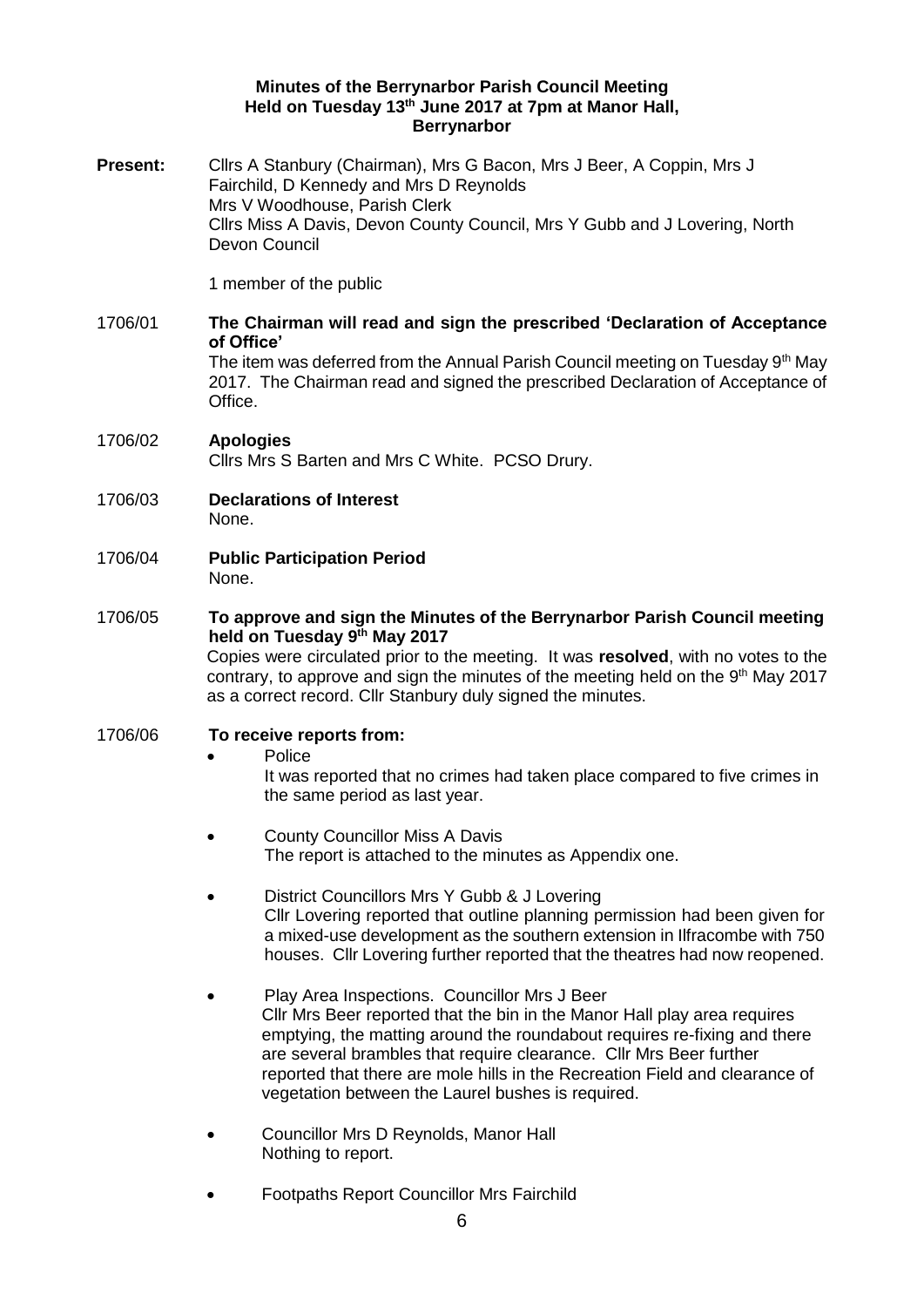Nothing to report.

- Dog Exercise area Councillor Mrs White Nothing to report.
- Meetings/events attended by Councillors/Clerk None.

#### 1706/07 **Planning & Planning Correspondence**  Planning Applications: to consider Planning Applications received to date

None received.

None.

Planning Decisions: The Planning Authority has given Approval for: **62827** Alterations and extension to dwelling at Hole Farm, Berrynarbor, Ilfracombe

It was **resolved**, with no votes to the contrary, to note the above information.

- 1706/08 **Matters to Note** (correspondence is available from the Clerk unless otherwise stated)
	- Completion of Monthly Defibrillator report
	- DALC's June newsletter
	- Community Self-Help Update (information enclosed for Cllrs)
	- North Devon Link Road Consultation and Exhibition dates (information enclosed for Cllrs)
	- Temporary Prohibition of Traffic for Birdswell Lane, Berrynarbor (information enclosed for Cllrs)
	- Deregulation of the Water Industry from South West Water
	- Thank you letter from the Editor and Producer of the Berrynarbor Newsletter (information enclosed for Cllrs)
	- Clerks and Councils Direct May 2017

It was **resolved**, with no votes to the contrary, to note the above.

## 1706/09 **To approve payments and receipts to date**

The following payments were received: -

## **Payments 10th May 2017 – 13th June 2017**

| Clerk's June Salary                            |  |                                         | £300(Net) |
|------------------------------------------------|--|-----------------------------------------|-----------|
| Expenses: Mileage                              |  | 13/06/2017 39 miles $@$ 0.45 =          | £17.55    |
| Total:                                         |  |                                         | £317.55   |
| <b>HMRC PAYE</b>                               |  |                                         | £75       |
| Buckets and Sparkle, May Toilet Cleaning       |  |                                         | £100      |
| <b>British Gas, Electricity</b>                |  |                                         | £9.17     |
| The Play Inspection Company, Annual Inspection |  |                                         | £180      |
| Came and Company, Insurance                    |  |                                         | £838.95   |
| Julie Snooks, Internal Auditor                 |  |                                         | £200      |
| <b>Payments total:</b>                         |  |                                         | £1,720.67 |
|                                                |  | Receipts 10th May 2017 - 13th June 2017 |           |
| $LIMDO$ $VAT$ $Dafund$                         |  |                                         | LU JUO LI |

| <b>Receipts total:</b> | £2,299.20 |
|------------------------|-----------|
| Interest               | £0.69     |
| <b>HMRC VAT Refund</b> | £2,298.51 |

It was **resolved**, with no votes to the contrary, to approve the above payments.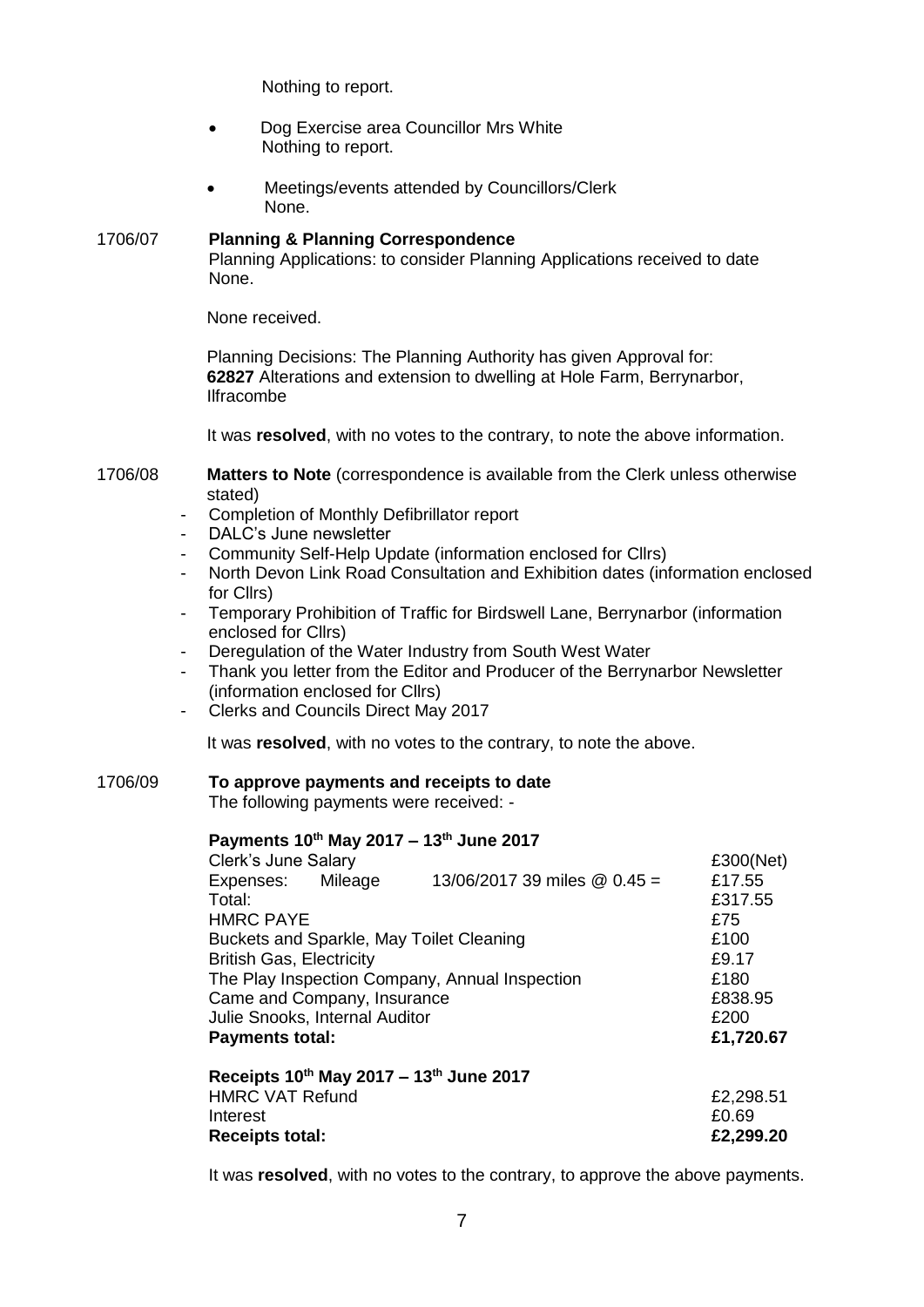- 1706/10 **To receive budget review**  The budget review and bank reconciliation were circulated prior to the meeting and it was **resolved**, with no votes to the contrary, to note the information.
- 1706/11 **To discuss and agree the Annual Governance Statement Detailed in the Audit Commission's Annual Return for the Year Ended 31st March 2017** Copies of the documentation had been circulated with the Agenda. It was resolved, with no votes to the contrary, to agree the Annual Governance Statement for the year ended 31<sup>st</sup> March 2017.
- 1706/12 **To receive and agree the Internal Audited Accounts for the Financial Year 2016/2017 together with the Parish Council's Internal Auditor's Report**  Copies of the documentation had been circulated with the Agenda. It was **resolved**, with no votes to the contrary, to agree the Internal Audited Accounts for the Financial Year 2016-2017.

Members considered the Internal Auditor's report and the suggestion that the Clerk should not be a cheque signatory. The Council had clarified the signing instruction with the Parish Council's insurance company which had confirmed that it did not invalidate the Fidelity Guarantee and were happy with the current signing instruction. It was **resolved**, with no votes to the contrary, not to alter the bank mandate or signing instruction.

## 1706/13 **To consider and agree the Audit Commission's Annual Return for the Year Ended 31st March 2017** Copies of the documentation had been circulated with the Agenda. It was **resolved**, with no votes to the contrary, to note and agree the Audit Commission's Annual Return for the year ended 31<sup>st</sup> March 2017.

# 1706/14 **To receive Annual Play Inspection Reports** The Annual Play Inspection Reports were received and it was **resolved**, with no votes to the contrary, to obtain quotations to re-set the swing frame and glue down the matting under the roundabout.

1706/15 **To consider repeat order for Annual Play Inspection**  It was **resolved**, with no votes to the contrary, to submit the repeat order form for next year.

#### 1706/16 **To consider Community Priorities** It was **resolved**, with no votes to the contrary, not to alter the Community Priorities at this stage but to add items to the list as and when raised.

1706/17 **To consider lease arrangements and refurbishment of the Public Toilets**  Members were informed that, subject to District Council approval, a lease for the Public Toilets from the North Devon Council could be investigated with a one-off payment which could be used towards the refurbishment of the Public Toilets. It was noted that the lease would be a long-term lease and there would be no further grant funding if the lump sum was accepted. Members felt in principle this proposal would safe guard the future of the Public Toilets and provide the Parish Council with the funds to refurbish and upgrade the facilities, however, members were concerned about the extent of the liability over a long period and it was **resolved**, with no votes to the contrary, to ask the North Devon Council for a copy of a draft lease and to defer any decision until the terms and liabilities for the buildings have been clarified, whilst entering into discussions it was agreed to ask whether or not the District Council would consider selling the freehold of the public toilets.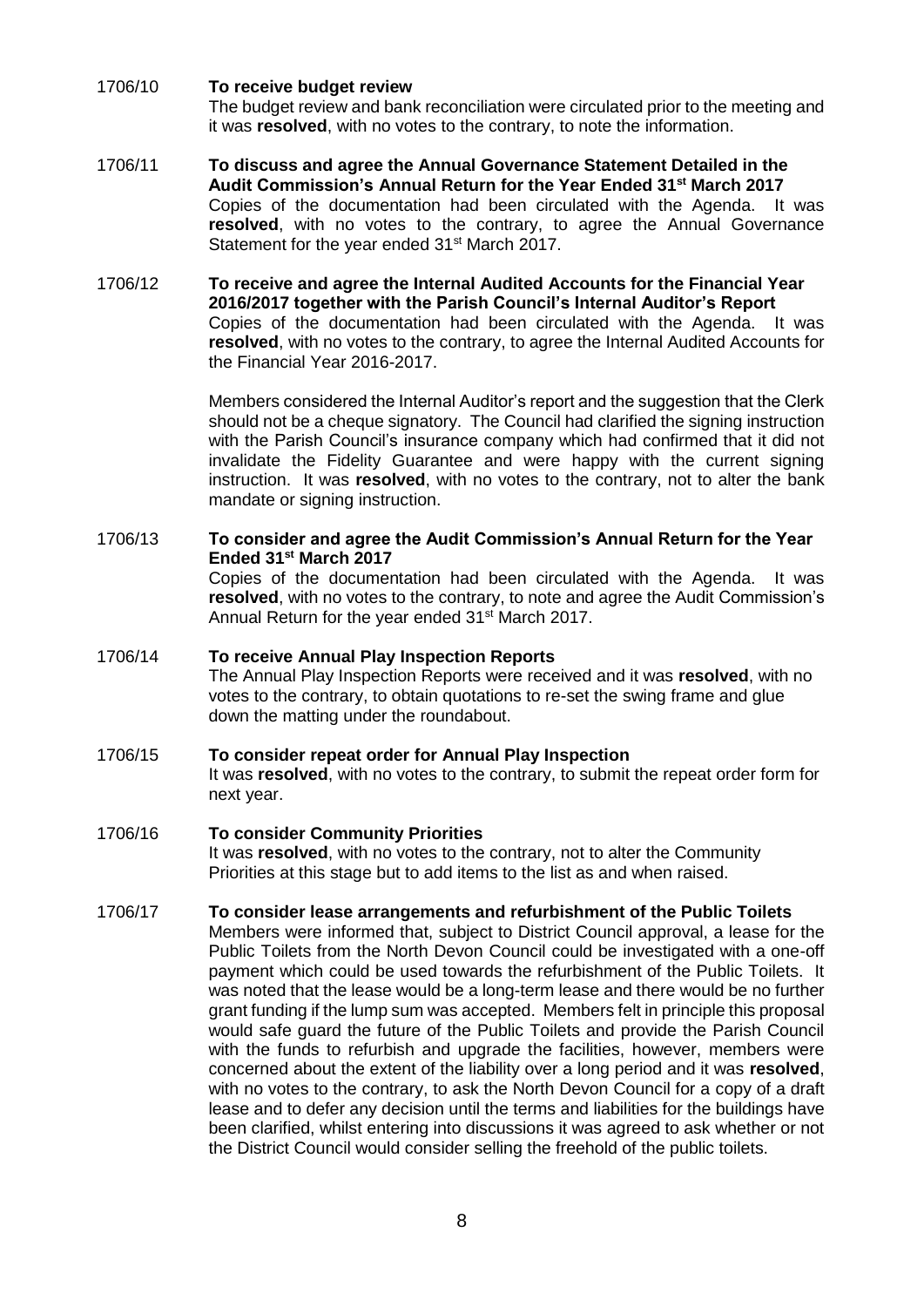## 1706/18 **To complete the Snow Plan for Berrynarbor Parish**

It was noted that more salt was required and agreed that this should be delivered to the Snow Warden. Members discussed the course of action and it was agreed that a bag of salt for use on the highway should be made available for collection to those who need it before a cold spell, this could be advertised in the local newsletter. Salt would be spread on main access points/roads to aid access to services/vulnerable people and anywhere on the highway that suffers from surface water, the Snow Warden would phone the Chairman of the Council for help with bedding in the salt.

#### 1706/19 **To consider request from the School to use Parish Council land for a sponsored move**

It was **resolved**, with no votes to the contrary, to approve the request subject to the School obtaining the necessary licences and providing the Council with a copy of its Public Liability Insurance and Risk Assessment for the event.

### 1706/20 **To consider festivities for 2017**

Members discussed how the Parish Council could enhance the festivities in the parish.

Cllr Coppin, Miss Davis and Mrs Gubb left the meeting.

Members discussed additional lighting throughout the village.

Cllr Coppin returned to the meeting.

It was **resolved**, with no votes to the contrary, to investigate the option of a bracket on the houses in the centre of the village to allow lights to be strung from buildings.

Cllr Lovering left the meeting.

It was agreed that Cllr Mrs Reynolds would speak to Berry In Bloom and invite a representative to add the next Parish Council meeting to discuss.

#### 1706/21 **To note Parish Council's Insurance Renewal**

It was resolved, with no votes to the contrary, to note that the Parish Council's Insurance had been renewed from the 1<sup>st</sup> June 2017 with Inspire through Came and Company at a cost of £838.95

1706/22 **To consider purchase of container to replace the Emergency Sand Bunker**  It was **resolved**, with no votes to the contrary, to defer this item until the next meeting to allow Cllr Mrs Bacon to investigate options.

## 1706/23 **To receive update on Automatic Enrolment** Cllr Kennedy informed members that the Parish Council had complied with its requirements and the declaration of compliance had been completed. It was **resolved**, with no votes to the contrary, to note the information.

1706/24 It was **resolved** that under Section 1(2) of the Public Bodies (Admission to Meetings) Act 1960 that the public and press be excluded from the meeting for the following item as it involves the likely disclosure of confidential information.

## **PART B**

## 1706/25 **To receive correspondence relating to the Appeals Procedure for the legal proceedings**

The correspondence was circulated prior to the meeting. It was **resolved**, with no votes to the contrary, to note the correspondence relating to the appeal application.